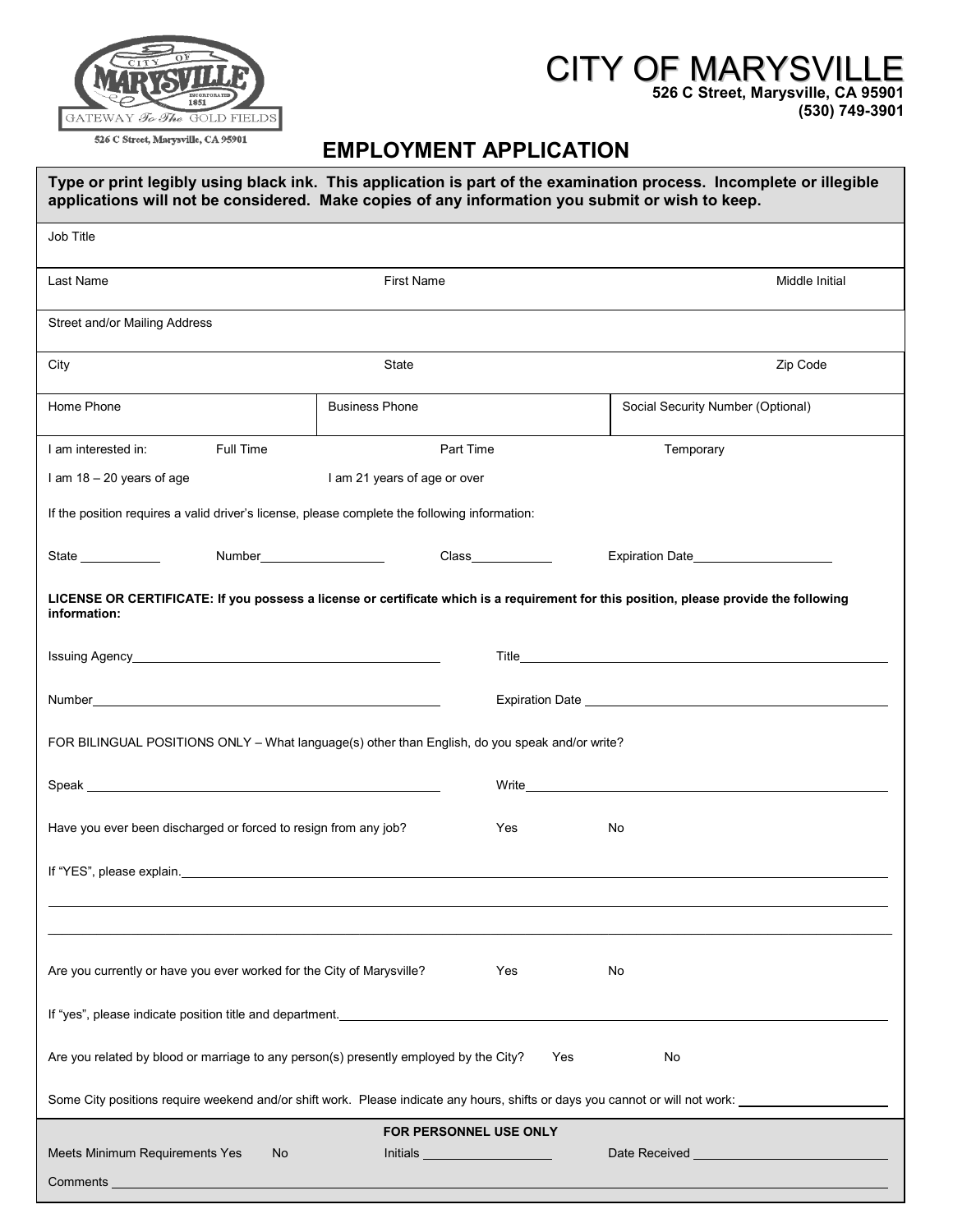## **EDUCATION**

| <b>High School Attended</b>                                                                                                                                                                                                                                                                                                                                                                                                                                                                                                                                                                                                                                                                                                                                                                                                                                                                                                                                                                                                                                                                                                                                                                                                                                                                                                                                                                                                                                                                                                                                                                                                                                                                                                                                                                                                                                                                                                                                                                                                                                                                                                                                                                                                                                                          |                                      | Did you Graduate? |                                                                                                                       | Date Received GED           |             |                                                                                                                                                                                                                                |  |  |  |
|--------------------------------------------------------------------------------------------------------------------------------------------------------------------------------------------------------------------------------------------------------------------------------------------------------------------------------------------------------------------------------------------------------------------------------------------------------------------------------------------------------------------------------------------------------------------------------------------------------------------------------------------------------------------------------------------------------------------------------------------------------------------------------------------------------------------------------------------------------------------------------------------------------------------------------------------------------------------------------------------------------------------------------------------------------------------------------------------------------------------------------------------------------------------------------------------------------------------------------------------------------------------------------------------------------------------------------------------------------------------------------------------------------------------------------------------------------------------------------------------------------------------------------------------------------------------------------------------------------------------------------------------------------------------------------------------------------------------------------------------------------------------------------------------------------------------------------------------------------------------------------------------------------------------------------------------------------------------------------------------------------------------------------------------------------------------------------------------------------------------------------------------------------------------------------------------------------------------------------------------------------------------------------------|--------------------------------------|-------------------|-----------------------------------------------------------------------------------------------------------------------|-----------------------------|-------------|--------------------------------------------------------------------------------------------------------------------------------------------------------------------------------------------------------------------------------|--|--|--|
|                                                                                                                                                                                                                                                                                                                                                                                                                                                                                                                                                                                                                                                                                                                                                                                                                                                                                                                                                                                                                                                                                                                                                                                                                                                                                                                                                                                                                                                                                                                                                                                                                                                                                                                                                                                                                                                                                                                                                                                                                                                                                                                                                                                                                                                                                      |                                      | Yes               | No                                                                                                                    |                             |             |                                                                                                                                                                                                                                |  |  |  |
| College or University Attended                                                                                                                                                                                                                                                                                                                                                                                                                                                                                                                                                                                                                                                                                                                                                                                                                                                                                                                                                                                                                                                                                                                                                                                                                                                                                                                                                                                                                                                                                                                                                                                                                                                                                                                                                                                                                                                                                                                                                                                                                                                                                                                                                                                                                                                       | Major                                |                   | <b>Semester Units Earned</b>                                                                                          | <b>Quarter Units Earned</b> |             | Degree Earned & Date                                                                                                                                                                                                           |  |  |  |
|                                                                                                                                                                                                                                                                                                                                                                                                                                                                                                                                                                                                                                                                                                                                                                                                                                                                                                                                                                                                                                                                                                                                                                                                                                                                                                                                                                                                                                                                                                                                                                                                                                                                                                                                                                                                                                                                                                                                                                                                                                                                                                                                                                                                                                                                                      |                                      |                   |                                                                                                                       |                             |             |                                                                                                                                                                                                                                |  |  |  |
|                                                                                                                                                                                                                                                                                                                                                                                                                                                                                                                                                                                                                                                                                                                                                                                                                                                                                                                                                                                                                                                                                                                                                                                                                                                                                                                                                                                                                                                                                                                                                                                                                                                                                                                                                                                                                                                                                                                                                                                                                                                                                                                                                                                                                                                                                      |                                      |                   |                                                                                                                       |                             |             |                                                                                                                                                                                                                                |  |  |  |
|                                                                                                                                                                                                                                                                                                                                                                                                                                                                                                                                                                                                                                                                                                                                                                                                                                                                                                                                                                                                                                                                                                                                                                                                                                                                                                                                                                                                                                                                                                                                                                                                                                                                                                                                                                                                                                                                                                                                                                                                                                                                                                                                                                                                                                                                                      |                                      |                   |                                                                                                                       |                             |             |                                                                                                                                                                                                                                |  |  |  |
|                                                                                                                                                                                                                                                                                                                                                                                                                                                                                                                                                                                                                                                                                                                                                                                                                                                                                                                                                                                                                                                                                                                                                                                                                                                                                                                                                                                                                                                                                                                                                                                                                                                                                                                                                                                                                                                                                                                                                                                                                                                                                                                                                                                                                                                                                      |                                      |                   | <b>EXPERIENCE</b>                                                                                                     |                             |             |                                                                                                                                                                                                                                |  |  |  |
| DO NOT INDICATE "SEE RESUME". Resumes are not acceptable as substitutes for any part of the application. Begin with your most recent experience and list all experience for the last ten years. Describe<br>your skills, knowledge and abilities completely as they relate to the position you are applying for. ADDITIONAL PAGES MAY BE ATTACHED.                                                                                                                                                                                                                                                                                                                                                                                                                                                                                                                                                                                                                                                                                                                                                                                                                                                                                                                                                                                                                                                                                                                                                                                                                                                                                                                                                                                                                                                                                                                                                                                                                                                                                                                                                                                                                                                                                                                                   |                                      |                   |                                                                                                                       |                             |             |                                                                                                                                                                                                                                |  |  |  |
| Month/Day/Year                                                                                                                                                                                                                                                                                                                                                                                                                                                                                                                                                                                                                                                                                                                                                                                                                                                                                                                                                                                                                                                                                                                                                                                                                                                                                                                                                                                                                                                                                                                                                                                                                                                                                                                                                                                                                                                                                                                                                                                                                                                                                                                                                                                                                                                                       | Your Title:                          |                   |                                                                                                                       |                             |             |                                                                                                                                                                                                                                |  |  |  |
|                                                                                                                                                                                                                                                                                                                                                                                                                                                                                                                                                                                                                                                                                                                                                                                                                                                                                                                                                                                                                                                                                                                                                                                                                                                                                                                                                                                                                                                                                                                                                                                                                                                                                                                                                                                                                                                                                                                                                                                                                                                                                                                                                                                                                                                                                      |                                      |                   |                                                                                                                       |                             |             | Address: National Address:                                                                                                                                                                                                     |  |  |  |
|                                                                                                                                                                                                                                                                                                                                                                                                                                                                                                                                                                                                                                                                                                                                                                                                                                                                                                                                                                                                                                                                                                                                                                                                                                                                                                                                                                                                                                                                                                                                                                                                                                                                                                                                                                                                                                                                                                                                                                                                                                                                                                                                                                                                                                                                                      |                                      |                   |                                                                                                                       |                             |             |                                                                                                                                                                                                                                |  |  |  |
| Salary:                                                                                                                                                                                                                                                                                                                                                                                                                                                                                                                                                                                                                                                                                                                                                                                                                                                                                                                                                                                                                                                                                                                                                                                                                                                                                                                                                                                                                                                                                                                                                                                                                                                                                                                                                                                                                                                                                                                                                                                                                                                                                                                                                                                                                                                                              |                                      |                   |                                                                                                                       |                             |             | Supervisor: Supervisor:                                                                                                                                                                                                        |  |  |  |
| No. of People Supervised:                                                                                                                                                                                                                                                                                                                                                                                                                                                                                                                                                                                                                                                                                                                                                                                                                                                                                                                                                                                                                                                                                                                                                                                                                                                                                                                                                                                                                                                                                                                                                                                                                                                                                                                                                                                                                                                                                                                                                                                                                                                                                                                                                                                                                                                            |                                      |                   |                                                                                                                       |                             |             | Phone: 2008                                                                                                                                                                                                                    |  |  |  |
| Hours Per Week:                                                                                                                                                                                                                                                                                                                                                                                                                                                                                                                                                                                                                                                                                                                                                                                                                                                                                                                                                                                                                                                                                                                                                                                                                                                                                                                                                                                                                                                                                                                                                                                                                                                                                                                                                                                                                                                                                                                                                                                                                                                                                                                                                                                                                                                                      |                                      |                   |                                                                                                                       |                             |             | Reason for Leaving:                                                                                                                                                                                                            |  |  |  |
| Month/Day/Year                                                                                                                                                                                                                                                                                                                                                                                                                                                                                                                                                                                                                                                                                                                                                                                                                                                                                                                                                                                                                                                                                                                                                                                                                                                                                                                                                                                                                                                                                                                                                                                                                                                                                                                                                                                                                                                                                                                                                                                                                                                                                                                                                                                                                                                                       |                                      |                   |                                                                                                                       |                             |             |                                                                                                                                                                                                                                |  |  |  |
| From:                                                                                                                                                                                                                                                                                                                                                                                                                                                                                                                                                                                                                                                                                                                                                                                                                                                                                                                                                                                                                                                                                                                                                                                                                                                                                                                                                                                                                                                                                                                                                                                                                                                                                                                                                                                                                                                                                                                                                                                                                                                                                                                                                                                                                                                                                |                                      |                   |                                                                                                                       |                             |             | Employer: _____________                                                                                                                                                                                                        |  |  |  |
| $\overline{a}$ To: $\overline{a}$ To: $\overline{a}$ To: $\overline{a}$ To: $\overline{a}$ To: $\overline{a}$                                                                                                                                                                                                                                                                                                                                                                                                                                                                                                                                                                                                                                                                                                                                                                                                                                                                                                                                                                                                                                                                                                                                                                                                                                                                                                                                                                                                                                                                                                                                                                                                                                                                                                                                                                                                                                                                                                                                                                                                                                                                                                                                                                        |                                      |                   | Your Duties: New Your Duties:                                                                                         |                             |             | Address: Andrease and the state of the state of the state of the state of the state of the state of the state of the state of the state of the state of the state of the state of the state of the state of the state of the s |  |  |  |
| Salary: Salary:                                                                                                                                                                                                                                                                                                                                                                                                                                                                                                                                                                                                                                                                                                                                                                                                                                                                                                                                                                                                                                                                                                                                                                                                                                                                                                                                                                                                                                                                                                                                                                                                                                                                                                                                                                                                                                                                                                                                                                                                                                                                                                                                                                                                                                                                      |                                      |                   |                                                                                                                       |                             |             |                                                                                                                                                                                                                                |  |  |  |
| No. of People Supervised:                                                                                                                                                                                                                                                                                                                                                                                                                                                                                                                                                                                                                                                                                                                                                                                                                                                                                                                                                                                                                                                                                                                                                                                                                                                                                                                                                                                                                                                                                                                                                                                                                                                                                                                                                                                                                                                                                                                                                                                                                                                                                                                                                                                                                                                            |                                      |                   |                                                                                                                       |                             | Supervisor: |                                                                                                                                                                                                                                |  |  |  |
| Hours Per Week:                                                                                                                                                                                                                                                                                                                                                                                                                                                                                                                                                                                                                                                                                                                                                                                                                                                                                                                                                                                                                                                                                                                                                                                                                                                                                                                                                                                                                                                                                                                                                                                                                                                                                                                                                                                                                                                                                                                                                                                                                                                                                                                                                                                                                                                                      |                                      |                   |                                                                                                                       |                             |             | Phone: The contract of the contract of the contract of the contract of the contract of the contract of the contract of the contract of the contract of the contract of the contract of the contract of the contract of the con |  |  |  |
|                                                                                                                                                                                                                                                                                                                                                                                                                                                                                                                                                                                                                                                                                                                                                                                                                                                                                                                                                                                                                                                                                                                                                                                                                                                                                                                                                                                                                                                                                                                                                                                                                                                                                                                                                                                                                                                                                                                                                                                                                                                                                                                                                                                                                                                                                      |                                      |                   |                                                                                                                       |                             |             | Reason for Leaving: _________                                                                                                                                                                                                  |  |  |  |
| Month/Day/Year                                                                                                                                                                                                                                                                                                                                                                                                                                                                                                                                                                                                                                                                                                                                                                                                                                                                                                                                                                                                                                                                                                                                                                                                                                                                                                                                                                                                                                                                                                                                                                                                                                                                                                                                                                                                                                                                                                                                                                                                                                                                                                                                                                                                                                                                       | Your Title: ________________________ |                   |                                                                                                                       |                             |             | Employer: _______________                                                                                                                                                                                                      |  |  |  |
| From: <u>__________</u>                                                                                                                                                                                                                                                                                                                                                                                                                                                                                                                                                                                                                                                                                                                                                                                                                                                                                                                                                                                                                                                                                                                                                                                                                                                                                                                                                                                                                                                                                                                                                                                                                                                                                                                                                                                                                                                                                                                                                                                                                                                                                                                                                                                                                                                              |                                      |                   |                                                                                                                       |                             |             | Address: _____________________                                                                                                                                                                                                 |  |  |  |
|                                                                                                                                                                                                                                                                                                                                                                                                                                                                                                                                                                                                                                                                                                                                                                                                                                                                                                                                                                                                                                                                                                                                                                                                                                                                                                                                                                                                                                                                                                                                                                                                                                                                                                                                                                                                                                                                                                                                                                                                                                                                                                                                                                                                                                                                                      |                                      |                   |                                                                                                                       |                             |             |                                                                                                                                                                                                                                |  |  |  |
| Salary:                                                                                                                                                                                                                                                                                                                                                                                                                                                                                                                                                                                                                                                                                                                                                                                                                                                                                                                                                                                                                                                                                                                                                                                                                                                                                                                                                                                                                                                                                                                                                                                                                                                                                                                                                                                                                                                                                                                                                                                                                                                                                                                                                                                                                                                                              |                                      |                   |                                                                                                                       |                             |             | Supervisor: Supervisor:                                                                                                                                                                                                        |  |  |  |
| No. of People Supervised:                                                                                                                                                                                                                                                                                                                                                                                                                                                                                                                                                                                                                                                                                                                                                                                                                                                                                                                                                                                                                                                                                                                                                                                                                                                                                                                                                                                                                                                                                                                                                                                                                                                                                                                                                                                                                                                                                                                                                                                                                                                                                                                                                                                                                                                            |                                      |                   |                                                                                                                       |                             | Phone:      |                                                                                                                                                                                                                                |  |  |  |
| Hours Per Week: __________                                                                                                                                                                                                                                                                                                                                                                                                                                                                                                                                                                                                                                                                                                                                                                                                                                                                                                                                                                                                                                                                                                                                                                                                                                                                                                                                                                                                                                                                                                                                                                                                                                                                                                                                                                                                                                                                                                                                                                                                                                                                                                                                                                                                                                                           |                                      |                   |                                                                                                                       |                             |             | Reason for Leaving: _________                                                                                                                                                                                                  |  |  |  |
|                                                                                                                                                                                                                                                                                                                                                                                                                                                                                                                                                                                                                                                                                                                                                                                                                                                                                                                                                                                                                                                                                                                                                                                                                                                                                                                                                                                                                                                                                                                                                                                                                                                                                                                                                                                                                                                                                                                                                                                                                                                                                                                                                                                                                                                                                      |                                      |                   |                                                                                                                       |                             |             |                                                                                                                                                                                                                                |  |  |  |
| Month/Day/Year                                                                                                                                                                                                                                                                                                                                                                                                                                                                                                                                                                                                                                                                                                                                                                                                                                                                                                                                                                                                                                                                                                                                                                                                                                                                                                                                                                                                                                                                                                                                                                                                                                                                                                                                                                                                                                                                                                                                                                                                                                                                                                                                                                                                                                                                       | Your Title:                          |                   |                                                                                                                       |                             | Employer:   | the control of the control of the                                                                                                                                                                                              |  |  |  |
| From:                                                                                                                                                                                                                                                                                                                                                                                                                                                                                                                                                                                                                                                                                                                                                                                                                                                                                                                                                                                                                                                                                                                                                                                                                                                                                                                                                                                                                                                                                                                                                                                                                                                                                                                                                                                                                                                                                                                                                                                                                                                                                                                                                                                                                                                                                | Your Duties:                         |                   |                                                                                                                       |                             | Address:    |                                                                                                                                                                                                                                |  |  |  |
| To:                                                                                                                                                                                                                                                                                                                                                                                                                                                                                                                                                                                                                                                                                                                                                                                                                                                                                                                                                                                                                                                                                                                                                                                                                                                                                                                                                                                                                                                                                                                                                                                                                                                                                                                                                                                                                                                                                                                                                                                                                                                                                                                                                                                                                                                                                  |                                      |                   |                                                                                                                       |                             |             |                                                                                                                                                                                                                                |  |  |  |
| Salary:                                                                                                                                                                                                                                                                                                                                                                                                                                                                                                                                                                                                                                                                                                                                                                                                                                                                                                                                                                                                                                                                                                                                                                                                                                                                                                                                                                                                                                                                                                                                                                                                                                                                                                                                                                                                                                                                                                                                                                                                                                                                                                                                                                                                                                                                              |                                      |                   |                                                                                                                       |                             |             | Supervisor: Supervisor:                                                                                                                                                                                                        |  |  |  |
| No. of People Supervised:                                                                                                                                                                                                                                                                                                                                                                                                                                                                                                                                                                                                                                                                                                                                                                                                                                                                                                                                                                                                                                                                                                                                                                                                                                                                                                                                                                                                                                                                                                                                                                                                                                                                                                                                                                                                                                                                                                                                                                                                                                                                                                                                                                                                                                                            |                                      |                   |                                                                                                                       |                             |             | Phone: and the state of the state of the state of the state of the state of the state of the state of the state of the state of the state of the state of the state of the state of the state of the state of the state of the |  |  |  |
| Hours Per Week:                                                                                                                                                                                                                                                                                                                                                                                                                                                                                                                                                                                                                                                                                                                                                                                                                                                                                                                                                                                                                                                                                                                                                                                                                                                                                                                                                                                                                                                                                                                                                                                                                                                                                                                                                                                                                                                                                                                                                                                                                                                                                                                                                                                                                                                                      |                                      |                   |                                                                                                                       |                             |             | Reason for Leaving:                                                                                                                                                                                                            |  |  |  |
| Month/Day/Year                                                                                                                                                                                                                                                                                                                                                                                                                                                                                                                                                                                                                                                                                                                                                                                                                                                                                                                                                                                                                                                                                                                                                                                                                                                                                                                                                                                                                                                                                                                                                                                                                                                                                                                                                                                                                                                                                                                                                                                                                                                                                                                                                                                                                                                                       | Your Title:                          |                   | the control of the control of the control of the control of the control of the control of                             |                             |             | Employer: Network and the state of the state of the state of the state of the state of the state of the state o                                                                                                                |  |  |  |
| From:                                                                                                                                                                                                                                                                                                                                                                                                                                                                                                                                                                                                                                                                                                                                                                                                                                                                                                                                                                                                                                                                                                                                                                                                                                                                                                                                                                                                                                                                                                                                                                                                                                                                                                                                                                                                                                                                                                                                                                                                                                                                                                                                                                                                                                                                                |                                      |                   | Your Duties: <u>Andreas Alexander Alexander Alexander Alexander Alexander Alexander Alexander Alexander Alexander</u> |                             |             | Address: ________________                                                                                                                                                                                                      |  |  |  |
| To:<br>the control of the control of the                                                                                                                                                                                                                                                                                                                                                                                                                                                                                                                                                                                                                                                                                                                                                                                                                                                                                                                                                                                                                                                                                                                                                                                                                                                                                                                                                                                                                                                                                                                                                                                                                                                                                                                                                                                                                                                                                                                                                                                                                                                                                                                                                                                                                                             |                                      |                   |                                                                                                                       |                             |             |                                                                                                                                                                                                                                |  |  |  |
| Salary:                                                                                                                                                                                                                                                                                                                                                                                                                                                                                                                                                                                                                                                                                                                                                                                                                                                                                                                                                                                                                                                                                                                                                                                                                                                                                                                                                                                                                                                                                                                                                                                                                                                                                                                                                                                                                                                                                                                                                                                                                                                                                                                                                                                                                                                                              |                                      |                   |                                                                                                                       |                             | Supervisor: |                                                                                                                                                                                                                                |  |  |  |
| No. of People Supervised:                                                                                                                                                                                                                                                                                                                                                                                                                                                                                                                                                                                                                                                                                                                                                                                                                                                                                                                                                                                                                                                                                                                                                                                                                                                                                                                                                                                                                                                                                                                                                                                                                                                                                                                                                                                                                                                                                                                                                                                                                                                                                                                                                                                                                                                            |                                      |                   |                                                                                                                       |                             |             | Phone: The contract of the contract of the contract of the contract of the contract of the contract of the contract of the contract of the contract of the contract of the contract of the contract of the contract of the con |  |  |  |
| Hours Per Week:                                                                                                                                                                                                                                                                                                                                                                                                                                                                                                                                                                                                                                                                                                                                                                                                                                                                                                                                                                                                                                                                                                                                                                                                                                                                                                                                                                                                                                                                                                                                                                                                                                                                                                                                                                                                                                                                                                                                                                                                                                                                                                                                                                                                                                                                      |                                      |                   |                                                                                                                       |                             |             | Reason for Leaving:                                                                                                                                                                                                            |  |  |  |
|                                                                                                                                                                                                                                                                                                                                                                                                                                                                                                                                                                                                                                                                                                                                                                                                                                                                                                                                                                                                                                                                                                                                                                                                                                                                                                                                                                                                                                                                                                                                                                                                                                                                                                                                                                                                                                                                                                                                                                                                                                                                                                                                                                                                                                                                                      |                                      |                   | CERTIFICATION AND AGREEMENT OF APPLICANT                                                                              |                             |             |                                                                                                                                                                                                                                |  |  |  |
| I certify that all statements made in this application and attachments are true in all respects and I understand and agree that misstatements and/or omissions of material fact may be cause for disqualification or dismissal<br>the City to verify any and all information contained within by contacting current and former employers, schools, references and any other person. I release all such persons from any liability or damages because of having f<br>(Your current employer will not be contacted unless you are being considered as a finalist in the recruitment process.) I understand and agree that it is my responsibility to ensure that my application is received by the C<br>5:00 p.m. on the final filing date. Postmarks will not be accepted. I understand that prior to being offered employment with the City of Marysville, I may be requested to take a job related written examination, performance<br>and/or participate in oral interview(s). In the event that I believe I have a disability, which will affect my ability to take any test, I will so inform the City of Marysville prior to the administration of the test so th<br>accommodation is available which will facilitate my taking the test. Requests for accommodations may include accessible testing sites, modified testing conditions and accessible testing formats. The City of Marysville rese<br>medical documentation concerning the need for accommodation. I understand and agree that employment with the City of Marysville is contingent upon successful completion of a job related pre-placement medical review/examina<br>include drug testing and my furnishing documentation evidencing employment authorization in accordance with the immigration reform and control act of 1986 (IRCA). A background investigation, including fingerprinting, will<br>positions, I understand and agree that employment with the City of Marysville does not occur until the appointing authority completes a personnel action form (PAF) appointing me the position following successful completion<br>procedures. Until formal appointment is made in this manner, any offers of employment are conditional and preliminary and may be withdrawn by the City at any time. |                                      |                   |                                                                                                                       |                             |             |                                                                                                                                                                                                                                |  |  |  |